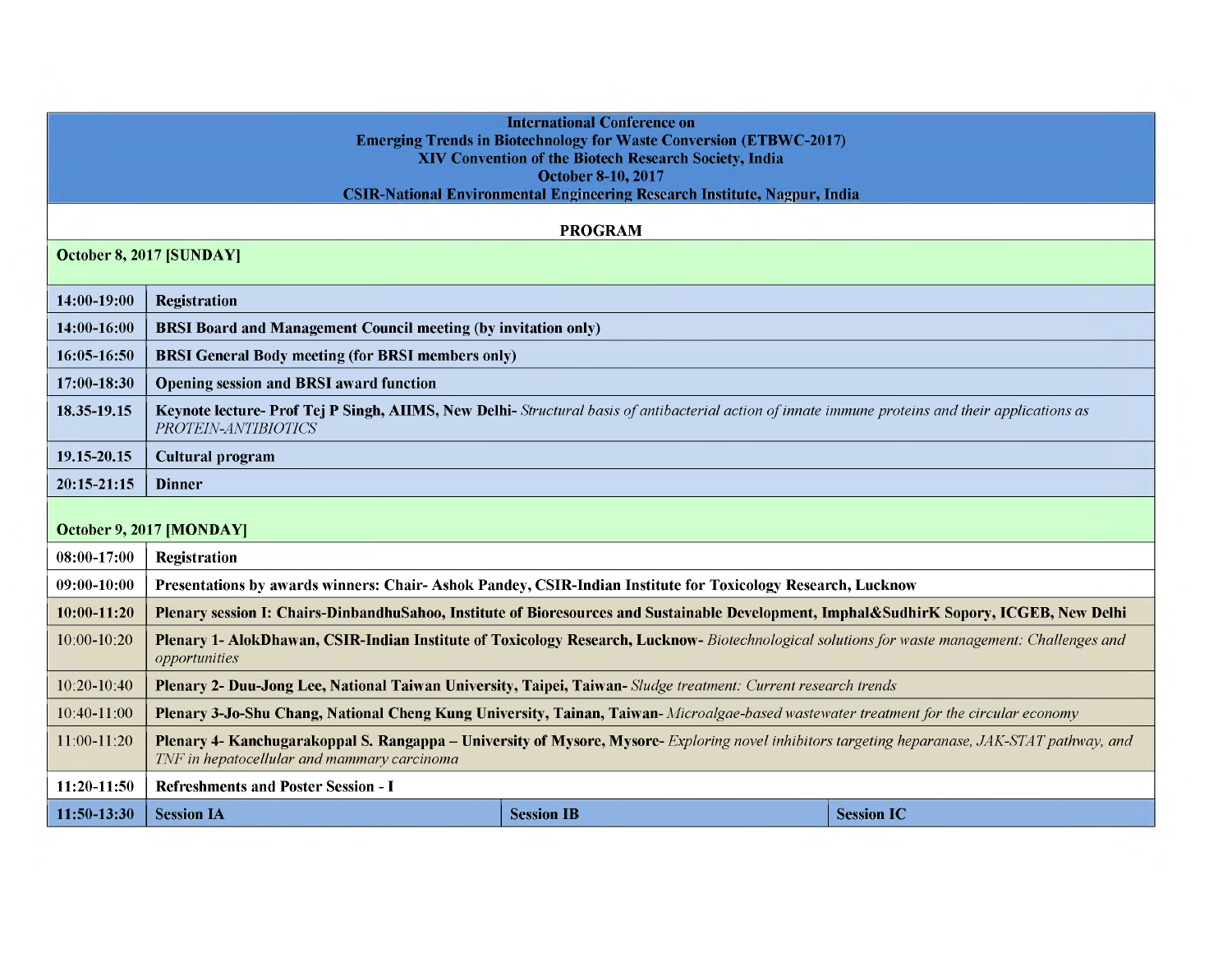|               | Topic-Waste to wealth - Resource recovery and<br>recycling                                                                                                                                                   | <b>Topic-Industrial bioprocesses and products</b><br>development                                                                                                                                       | <b>Topic-Biomass to fuels and chemicals</b>                                                                                                                                                                                            |
|---------------|--------------------------------------------------------------------------------------------------------------------------------------------------------------------------------------------------------------|--------------------------------------------------------------------------------------------------------------------------------------------------------------------------------------------------------|----------------------------------------------------------------------------------------------------------------------------------------------------------------------------------------------------------------------------------------|
|               | Chairs: Samir Kumar Khanal, University of<br>Hawaii, Honolulu, USA & Zengqiang Zhang,<br>Northwest A&F University, Yangling, China                                                                           | Chairs: DattaMadamwar, Sardar Patel<br>University, Vallabh Vidyanagar&Mark R<br>Wilkins, University of Nebraska-Lincoln,<br><b>USA</b>                                                                 | <b>Chairs: Claude-Gilles Dussap, Universite</b><br><b>Clermont Auvergne, Clermont Ferrand,</b><br>France & Siddha N Upadhyay, Banaras Hindu<br><b>University, Varanasi</b>                                                             |
| 11:50-12:10   | José A. Teixeira, University of Minho, Braga,<br>Portugal-Ohmic heating as innovative technology for<br>a more efficient wastes recovery                                                                     | <b>Christian Larroche, Universite Clermont</b><br><b>Auvergne, Clermont Ferrand, France-</b><br>Immersed membrane bioreactors: present status<br>and new tools for their design                        | Rajeev K Sukumaran, CSIR-National<br><b>Institute for Interdisciplinary Science and</b><br>Technology, Trivandrum - Enzymes for<br>biofuels: $\beta$ -Glucosidases as blend-in enzymes for<br>biomass hydrolyzing cellulases cocktails |
| $12:10-12:30$ | Ram S. Singh, Banaras Hindu University,<br>Varanasi-Major challenges and current research<br>efforts in the bioremediation of liquid and gaseous<br>waste                                                    | K MadhavanNampoothiri, CSIR- National<br><b>Institute for Interdisciplinary Science and</b><br>Technology, Trivandrum-Microbial<br>degradation of high impact polystyrene (HIPS)<br>e-plastics         | MukundAdsul, DBT Bioenergy Centre, IOCL,<br>Faridabad - Designing cellulolytic enzyme<br>cocktail for efficient and economic conversion of<br>lignocellulosic biomass to biofuels                                                      |
| 12:30-12:50   | Deepak Pant, Central University of Himachal<br>Pradesh, Dharamshala -Bioprocess of using weed<br>biomass for surfactant removal from wastewater                                                              | Vivek K. Morya, DST-Centre for Policy<br><b>Research, BBA Central University, Lucknow-</b><br>Optimization and evaluation of the highly<br>productive protein refolding process, using ionic<br>liquid | Pramod W. Ramteke, Sam Higginbottom<br><b>Institute of Agriculture, Technology and</b><br>Sciences, Allahabad -Nanomaterials for biofuel<br>production using lignocellulosic waste                                                     |
| $12:50-13:10$ | Rama Kant Dubey, Banaras Hindu University,<br>Varanasi-Agro-waste management practices for<br>improving soil functions, crop productivity and<br>agricultural sustainability under diverse<br>agroecosystems | LathaRangan, Indian Institute of Technology,<br>Guwahati-Mining of natural compounds from<br>seeds of Pongamiapinnata, a versatile oleaginous<br>legume tree                                           | Bijender Kumar Bajaj, University of Jammu,<br>Jammu-Ionic liquids for valorization of<br>lignocellulosic wastes for biofuel-ethanol<br>production under consolidated bioprocessing                                                     |
| 13:10-13:30   | Zhi Li, National University of Singapore,<br><b>Singapore</b> -Bioproduction of biodiesel from waste<br>grease                                                                                               | Sunil Kumar Khare, Indian Institute of<br>Technology, New Delhi-Interaction of<br>nanoparticles with microbial cells: evidences of<br>nanotoxicity                                                     | Xiang Lu, Nanjing Tech University, Nanjing,<br><b>China</b> -The model of fiber dispersion for<br>biomass fiber field polyethylene composites                                                                                          |
| 13:30-14.30   | Lunch                                                                                                                                                                                                        |                                                                                                                                                                                                        |                                                                                                                                                                                                                                        |
| 14:00-15:30   | Poster session-I (cont)                                                                                                                                                                                      |                                                                                                                                                                                                        |                                                                                                                                                                                                                                        |
| 15:30-16:50   | <b>Session IIA</b>                                                                                                                                                                                           | <b>Session IIB</b>                                                                                                                                                                                     | <b>Session IIC</b>                                                                                                                                                                                                                     |
|               | <b>Topic – Bioenergy and Biorefineries</b>                                                                                                                                                                   | <b>Topic-Industrial bioprocesses and products</b>                                                                                                                                                      | <b>Topic-Solid waste management</b>                                                                                                                                                                                                    |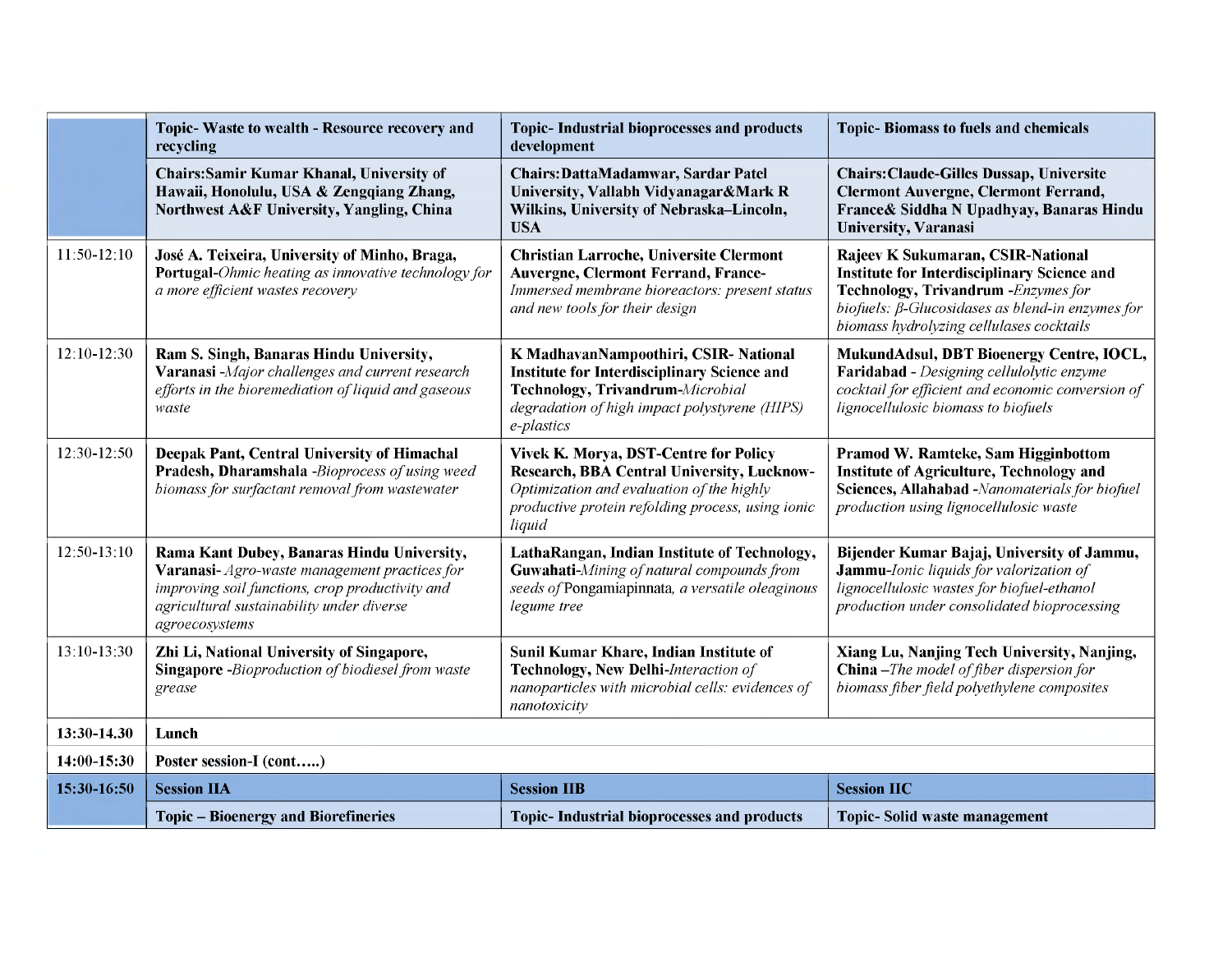|             |                                                                                                                                                             | development                                                                                                                                                                                             |                                                                                                                                                                                                                   |
|-------------|-------------------------------------------------------------------------------------------------------------------------------------------------------------|---------------------------------------------------------------------------------------------------------------------------------------------------------------------------------------------------------|-------------------------------------------------------------------------------------------------------------------------------------------------------------------------------------------------------------------|
|             | Chairs: ThalladaBhaskar, CSIR- Indian Institute<br>of Petroleum, Dehradun&Duu-Jong Lee, National<br>Taiwan University, Taipei, Taiwan                       | <b>Chairs: Vikash K Dubey, Indian Institute of</b><br>Technology, Guwahati& Jo-Shu Chang,<br>National Cheng Kung University, Tainan,<br>Taiwan                                                          | <b>Chairs: Vinod K Garg, Central University of</b><br>Punjab, Bathinda & José A. Teixeira,<br>University of Minho, Braga, Portugal                                                                                |
| 15:30-15:50 | RajeshwarDayalTyagi, University of Quebec,<br><b>INRS-ETE, Quebec, Canada-Sustainable biodiesel</b><br>production- An approach                              | InduShekhar Thakur, Jawaharlal Nehru<br><b>University, New Delhi-Molecular</b><br>characterization of Serratia sp. ISTD04 for<br>sequestration of carbon dioxide and production<br>of exopolysaccharide | Zengqiang Zhang, Northwest A&F University<br>China<br>$-Clean$<br>Yangling,<br>composting<br>Opportunities, Approaches and Challenges                                                                             |
| 15:50-16:10 | Ganti S. Murthy, Oregon State University, USA-A<br>systems perspective on lignocellulosic biorefineries<br>using high yielding tropical grasses             | <b>Sudesh Kumar Yadav, Center of Innovative</b><br>and Applied Bioprocessing, Mohali-<br>Biosynthetic approaches in transformation of<br>biomass into value-added products                              | ZainulAkmarZakaria, UniversitiTeknologi<br>Malaysia, Kuala Lumpur-Sustainable<br>techniques for pineapple waste management in<br>Johor, Malaysia                                                                  |
| 16:10-16:30 | <b>Claude-Gilles Dussap, Universite Clermont</b><br>Auvergne, France-Influence of reduced gravity for<br>higher plant growth for space life support systems | Mark R Wilkins, University of Nebraska-<br>Lincoln, USA-Production of aryl alcohol<br>oxidase by an Aspergillus nidulans mutant in a<br>trickle bed reactor                                             | Jishuang Chen, Nanjing Tech University,<br>Nanjing, China-Industrial utilization of biomass<br>for new materials and the development of straw<br>plastic composites (SPC)                                         |
| 16:30-16:50 | Ajay Kumar, Oklahoma State University, USA<br>- Small-scale co-gasification of municipal solid waste<br>(MSW) and biomass for power generation              | <b>Parmjit S Panesar, SL Institute of Technology</b><br>and Engineering, Longowal, Production of L<br>(+) lactic acid from waste potato starch using<br>fungal culture                                  | Mukesh Kumar Awasthi, Northwest A&F<br>University, Yangling, China-Co-composting of<br>sewage sludge and wheat straw: Microbial<br>diversity and potential mitigation of ammonia<br>and greenhouse gases emission |
| 16:50-17:20 | <b>Refreshments</b>                                                                                                                                         |                                                                                                                                                                                                         |                                                                                                                                                                                                                   |
| 17:20-19:00 | <b>Session IIIA</b>                                                                                                                                         | <b>Session IIIB</b>                                                                                                                                                                                     | <b>Session IIIC</b>                                                                                                                                                                                               |
|             | Topic - Environmental Technologies: value-chain<br>from wastes                                                                                              | <b>Topic-Industrial bioprocesses and products</b><br>development                                                                                                                                        | Topic- Organization for Women in Science in<br>the Developing World                                                                                                                                               |
|             | Chairs: Sunil K Khare, Indian Institute of<br>Technology, New Delhi & Christian Larroche,<br><b>Universite Clermont Auvergne, France</b>                    | <b>Chairs: Reeta Rani Singhania, DBT</b><br><b>Bioenergy Centre, IOCL,</b><br>Faridabad&Jonathan W. C. Wong, Hong<br>Kong Baptist University, Hong Kong                                                 | Chairs: Kaiser Jameel, BhagwanMahavir<br><b>Medical Research Center,</b><br>Hyderabad&AkkaJyothy, Osmania<br><b>University, Hyderabad</b>                                                                         |
| 17:20-17:40 | A. Gangagni Rao, CSIR-Indian Institute of<br>Chemical Technology, Hyderabad -Sustainable<br>waste management Biotechnologies: A decentralized               | Nishi Morya, Adhita Biosciences Private Itd<br>Lucknow -Development of cosmeceutical based<br>cosmetic products from Indian herbs                                                                       | Vijayakhader, Acharya NG Ranga<br><b>Agricultural University, Hyderabad-</b><br>Economic empowerment of women through                                                                                             |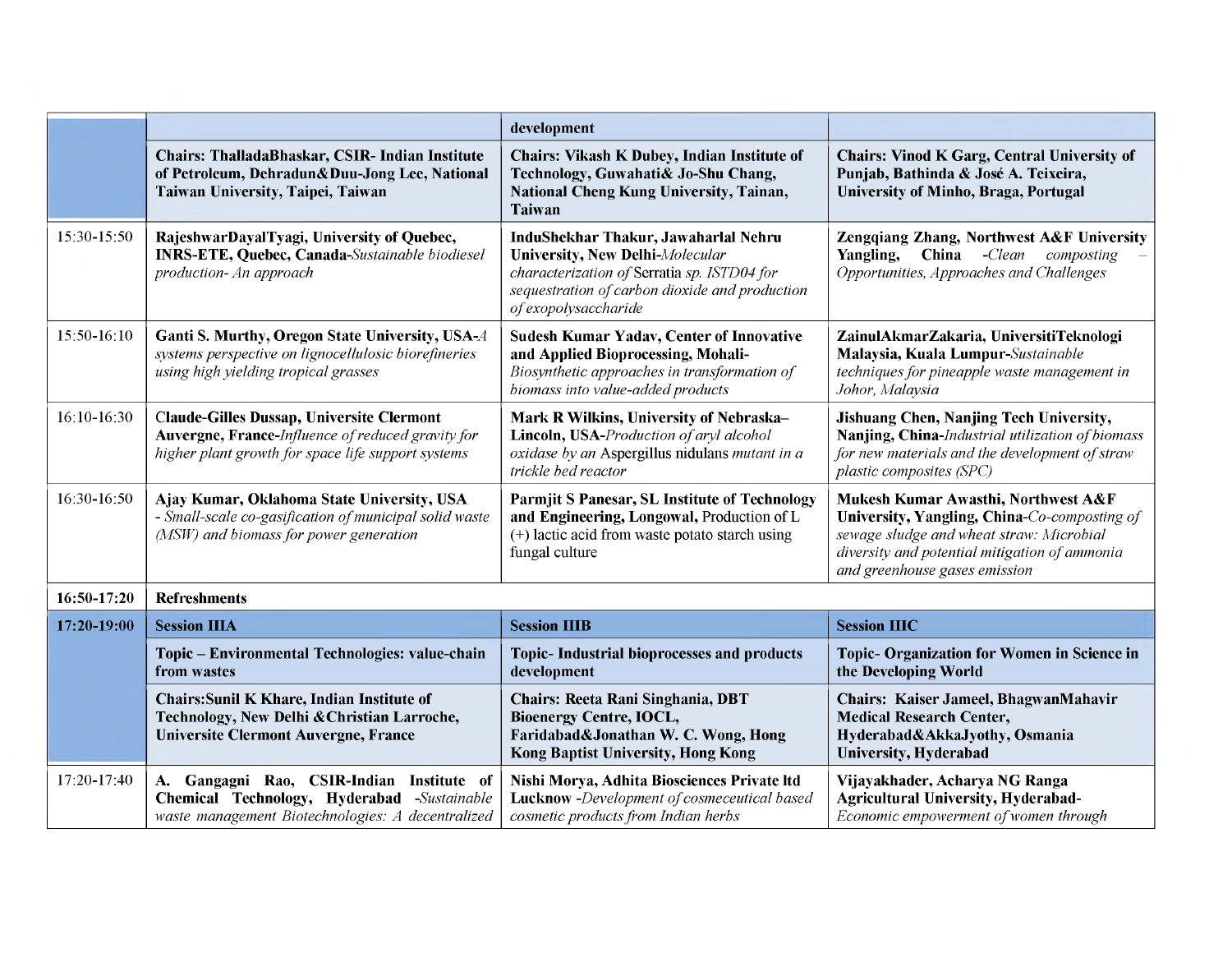|                            | and remunerative approach for waste treatment                                                                                                                                                                           |                                                                                                                                                                                                               | application of Science & Technology for food,<br>nutrition, health & livelihood security                                                                  |
|----------------------------|-------------------------------------------------------------------------------------------------------------------------------------------------------------------------------------------------------------------------|---------------------------------------------------------------------------------------------------------------------------------------------------------------------------------------------------------------|-----------------------------------------------------------------------------------------------------------------------------------------------------------|
| 17:40-18:00                | S Venkata Mohan, CSIR-Indian Institute of<br>Chemical Technology, Hyderabad-Acidogenic<br>waste-biohydrogen platform: Pilot-scale experience                                                                            | Wan Azlina Ahmad, University Technology,<br>Malaysia -Optimization of growth condition and<br>chromium reduction by thermophilic strain<br>Geobacilluscaldoxylosilyticus UTM 6                                | RamanibaiRavichandran, University of<br>Madras, Chennai-Women self-help groups and<br>their role in eco restoration and conservation of<br>Pulicat Lagoon |
| 18:00-18:20                | Rebecca Thombre, Modern College, Pune-<br>Microbial fuel cell (MFC) technology in altered<br>gravity: Implications in turning waste into electricity<br>on space missions                                               | AkshayaGupte, Natubhai V Patel College of<br><b>Pure and Applied Sciences, Vallabh</b><br>Vidyanagar - Laccases: Advancing<br>Sustainability in Chemical Industry                                             | Sudha Chauhan, ICMR, New Delhi- Waste<br>maanagement in India: Role of biotechnology<br>and women                                                         |
| 18:20-18:40                | <b>M Sudhakara Reddy, Thaper University,</b><br>Patiala, Glutathione synthesizing genes in<br>ectomycorrhizal fungi and their role in metal<br>detoxification                                                           | C. Ganesh Kumar, CSIR-Indian Institute of<br>Chemical Technology, Hyderabad-Microbial-<br>derived silver nanoparticles and their<br>application as drug delivery agents                                       | Arti S. Shanware, Nagpur University,<br>Nagpur-Endeavoring agri-waste management<br>for sustained agriculture ecosystem                                   |
| 18:40-19:00                | <b>SudhirPratap Singh, Center of Innovative and</b><br>Applied Bioprocessing, Mohali- An integrated bio-<br>process for the production of functional biomolecules<br>utilising dairy and sugarcane industry by-products | Kazushige Yokota, Shimane University,<br>Shimane, Japan-Analysis of polyphenolic<br>antioxidants from regional bioresources and<br>their health benefits for the uses as food<br>additives and nutraceuticals | SushmaTamta, Kumaun University, Nainital-<br>Desmodesmus sp. may be a potential source of<br>biodiesel production                                         |
| 19:00-20:00                | <b>Cultural program</b>                                                                                                                                                                                                 |                                                                                                                                                                                                               |                                                                                                                                                           |
| 20:00-21:00                | <b>Dinner</b>                                                                                                                                                                                                           |                                                                                                                                                                                                               |                                                                                                                                                           |
| October 10, 2017 [TUESDAY] |                                                                                                                                                                                                                         |                                                                                                                                                                                                               |                                                                                                                                                           |
| 09:00-10:00                | Plenary session II: Chairs-Tej P Singh, All India Institute of Medical Sciences, New Delhi & RajeshwarDayalTyagi, University of Quebec, INRS-<br>ETE, Quebec, Canada                                                    |                                                                                                                                                                                                               |                                                                                                                                                           |
| 09:00-09:20                | Plenary 5- Jonathan W. C. Wong, Hong Kong Baptist University, Hong Kong- Biogenic Flocculant from Acidithiobacillussferoxidans for sludge<br>dewatering and sewage treatment                                            |                                                                                                                                                                                                               |                                                                                                                                                           |
| 09:20-09:40                | Plenary 6- CN Ramchand, Saksin Life Sciences Pvt. Ltd. Chennai, San Francisco and MagGenome Technologies Pvt. Ltd., Cochin- Waste disposal in<br>pharmaceutical and biopharmaceuticals industries                       |                                                                                                                                                                                                               |                                                                                                                                                           |
| 09:40-10:00                | Plenary 7 - Dinakar M. Salunke, International Centre for Genetic Engineering & Biotechnology, New Delhi-Structural proteomics of plant seeds                                                                            |                                                                                                                                                                                                               |                                                                                                                                                           |
| 10:00-10:30                | Refreshments and Poster session - II                                                                                                                                                                                    |                                                                                                                                                                                                               |                                                                                                                                                           |
| $10:30-12:10$              | <b>Session IVA</b>                                                                                                                                                                                                      | <b>Session IVB</b>                                                                                                                                                                                            | <b>Session IVC</b>                                                                                                                                        |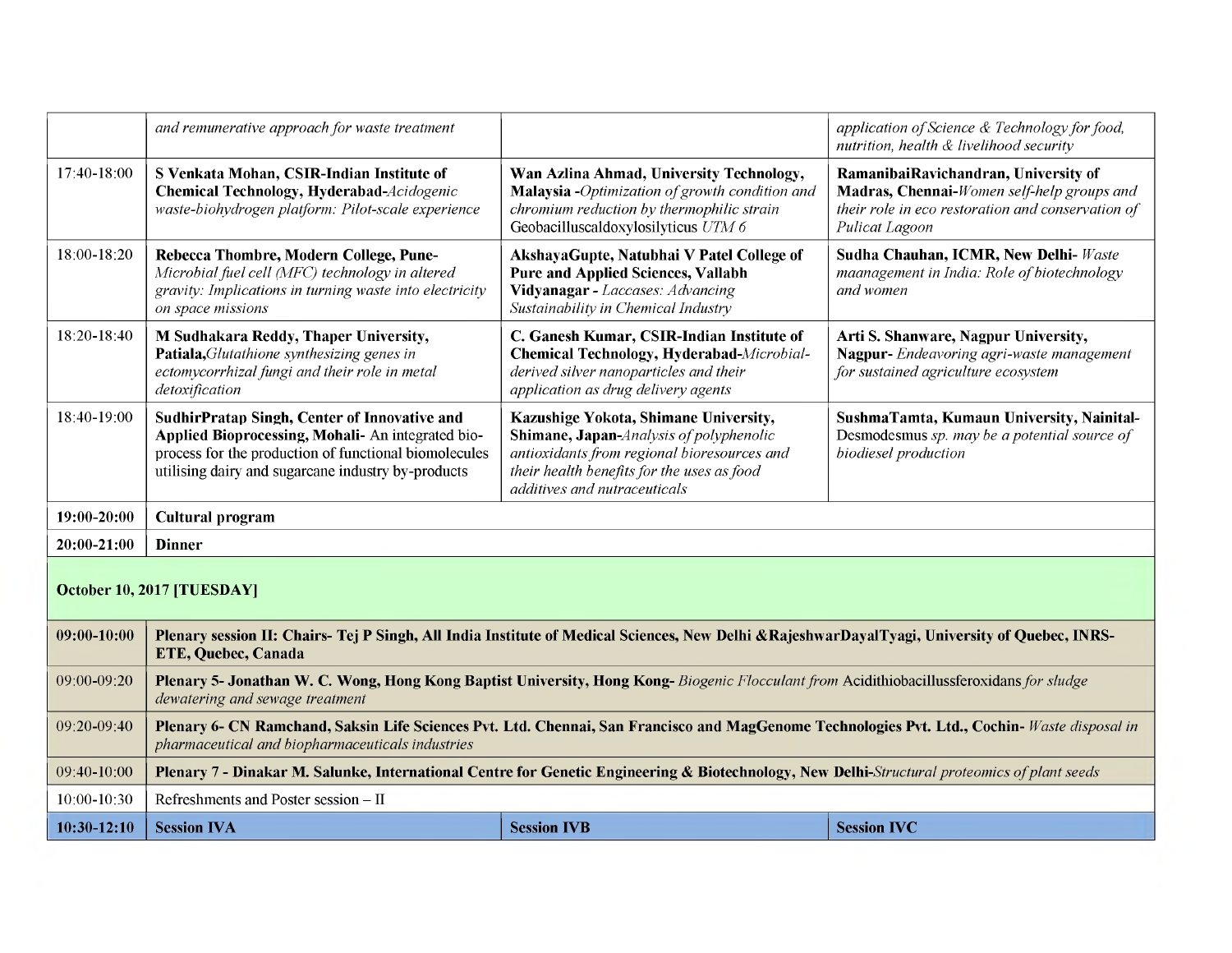|                 | <b>Topic - Industrial effluent treatment</b>                                                                                                                                                                                                        | Topic - Industrial bioprocesses and products<br>development                                                                                                                                                    | <b>Topic-Environmental bioengineering and</b><br>ecology                                                                                                                                                      |
|-----------------|-----------------------------------------------------------------------------------------------------------------------------------------------------------------------------------------------------------------------------------------------------|----------------------------------------------------------------------------------------------------------------------------------------------------------------------------------------------------------------|---------------------------------------------------------------------------------------------------------------------------------------------------------------------------------------------------------------|
|                 | Chairs: Shailesh R. Dave, Gujarat University,<br>Ahmedabad&BaskarGurunathan, St.Joseph's<br><b>College of EngineeringChennai</b>                                                                                                                    | <b>Chairs: P Binod, CSIR-National Institute for</b><br><b>Interdisciplinary Science and Technology,</b><br>Trivandrum & TulsiSatyanarayana, Netaji<br><b>Subhas Institute of Technology, New Delhi</b>         | <b>Chairs: M Sudhakara Reddy, Thapar</b><br><b>Institute of Engineering &amp; Technology</b><br>University, Patiala &R Praveen Kumar,<br><b>Arunai Engineering College,</b><br>Thiruvannamalai                |
| 10:30-10:50     | Raj Boopathy, Nicholls University, Thibodaux,<br><b>USA-Presence of sulfonamide and carbapenem</b><br>resistance genes in a wastewater treatment plant                                                                                              | Vijayanand S. Moholkar, Indian Institute of<br>Technology, Guwahati -Physical insight into<br>ultrasound-assisted biodesulfurization using free<br>and immobilized cells of<br>RhodococcusrhodochrousMTCC 3552 | <b>Cheng-Di Dong, National Kaohsiung Marine</b><br>University, Kaohsiung, Taiwan-Biochar from<br>woody biomass supported magnetite<br>nanoparticles for remediation of PAHs-<br>contaminated marine sediments |
| $10:50 - 11:10$ | Yonghong Wu, Institute of Soil Science Chinese<br><b>Academy of Sciences, Nanjing, China-Synergistic</b><br>role of titanium dioxide addition, extracellular<br>polymeric substance and denitrifiers on enhanced<br>nitrate removal from wastewater | VikasPruthi, Indian Institute of Technology,<br>Roorkee-Boosting neutral lipid accumulation in<br>oleaginous microbes utilizing waste and low cost<br>medium as a feedstock for biodiesel production           | Sunita J. Varjani, Gujarat Pollution Control<br>Board, Gandhinagar - Biodegradation of<br>petroleum hydrocarbon pollutants                                                                                    |
| 11:10-11:30     | P. Mullai, Annamalai University, Annamalai<br>Nagar-Substrate removal kinetics of pharmaceutical<br>wastewater using anaerobic hybrid multiphase<br>reactor                                                                                         | Sangeeta Negi, Motilal Nehru National<br><b>Institute of Technology, Allahabad-Enhanced</b><br>production of hydroxylase through media<br>engineering from grease waste                                        | NatesanManickam, CSIR-Indian Institute of<br><b>Toxicology Research, Lucknow-</b> Feasible<br>biotechnological solutions for bioremediation of<br>persistent chemical wastes                                  |
| 11:30-11:50     | A Murugan, Periyar University, Salem- Ellagic<br>acid production from ellagi tannin of mango pulp<br>processing industrial waste                                                                                                                    | Carol SK Lin, City University, Hong Kong-<br>Transforming food and beverage wastes to high<br>value-added products                                                                                             | <b>Srikanth Sandipam, Indian Oil Corporation</b><br>Ltd, Faridabad- Stack mode MFC operation for<br>refinery wastewater treatment                                                                             |
| 12:00-13:00     | Lunch                                                                                                                                                                                                                                               |                                                                                                                                                                                                                |                                                                                                                                                                                                               |
| 13:00-14:15     | Poster session $-$ II (cont)                                                                                                                                                                                                                        |                                                                                                                                                                                                                |                                                                                                                                                                                                               |
| 14:15-15:45     | <b>Session VA</b>                                                                                                                                                                                                                                   | <b>Session VB</b>                                                                                                                                                                                              | <b>Session VC</b>                                                                                                                                                                                             |
|                 | Topic - Anaerobic digestion                                                                                                                                                                                                                         | Topic - Industrial bioprocesses and products<br>development                                                                                                                                                    | <b>Topic-Plant Physiology and Biotechnology</b>                                                                                                                                                               |
|                 | <b>Chairs: Shekhar Mande, National Centre for Cell</b><br>Science, Pune&Hemant J. Purohit, CSIR-National<br><b>Environmental Engineering Research Institute,</b><br><b>Nagpur</b>                                                                   | <b>Chairs: V Arul, Pondicherry University,</b><br>Pondicherry & Ram Sarup Singh, Punjabi<br><b>University</b> , Patiala                                                                                        | <b>Chairs: Cheng-Di Dong, National</b><br>Kaohsiung Marine University, Kaohsiung,<br>Taiwan&RS Jayasomu, CSIR-NISCAIR,<br><b>New Delhi</b>                                                                    |
| 14:15-14:35     | <b>Hee-Deung Park, Architectural Engineering</b>                                                                                                                                                                                                    | Kisan M. Kodam, Savitribai Phule Pune                                                                                                                                                                          | Sumit Gandhi, CSIR-Indian Institute of                                                                                                                                                                        |